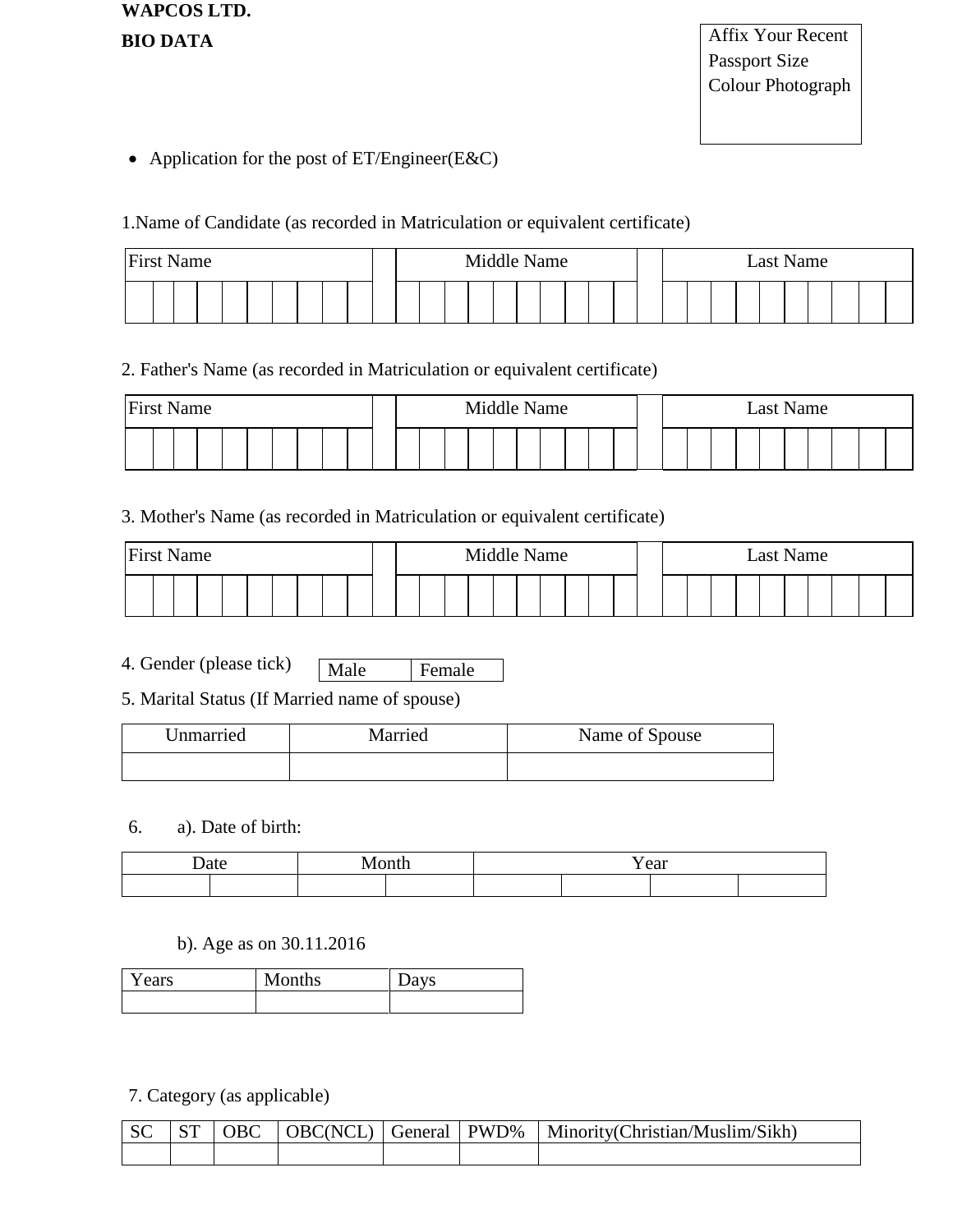# 8. Educational Qualification:

| SL. No. Name of | Year of | Univ./Board Subjects | <b>Marks</b> | %of   |
|-----------------|---------|----------------------|--------------|-------|
| Examination     | Passing |                      | obtained     | marks |
|                 |         |                      |              |       |
|                 |         |                      |              |       |

9. Technical Qualifications:

| SL. | Name of             | Year of | Univ./Board Subjects | <b>Marks</b> | % of marks or |
|-----|---------------------|---------|----------------------|--------------|---------------|
| No. | Examination Passing |         |                      | obtained     | <b>CGPA</b>   |
|     |                     |         |                      |              |               |
|     |                     |         |                      |              |               |
|     |                     |         |                      |              |               |
|     |                     |         |                      |              |               |
|     |                     |         |                      |              |               |
|     |                     |         |                      |              |               |

# 10. Highest qualification in Hindi:

11. Training received if any

12. Experience (Please give details thereof, use separate sheet if required) (As on 30.11.2016)

| Organization | Period | Designation $&$<br>Description of Duties | Scale of Pay/Gross<br>Salary |
|--------------|--------|------------------------------------------|------------------------------|
|              |        |                                          |                              |

## 13. Correspondence Address:

| PIN |
|-----|
|     |
|     |
|     |